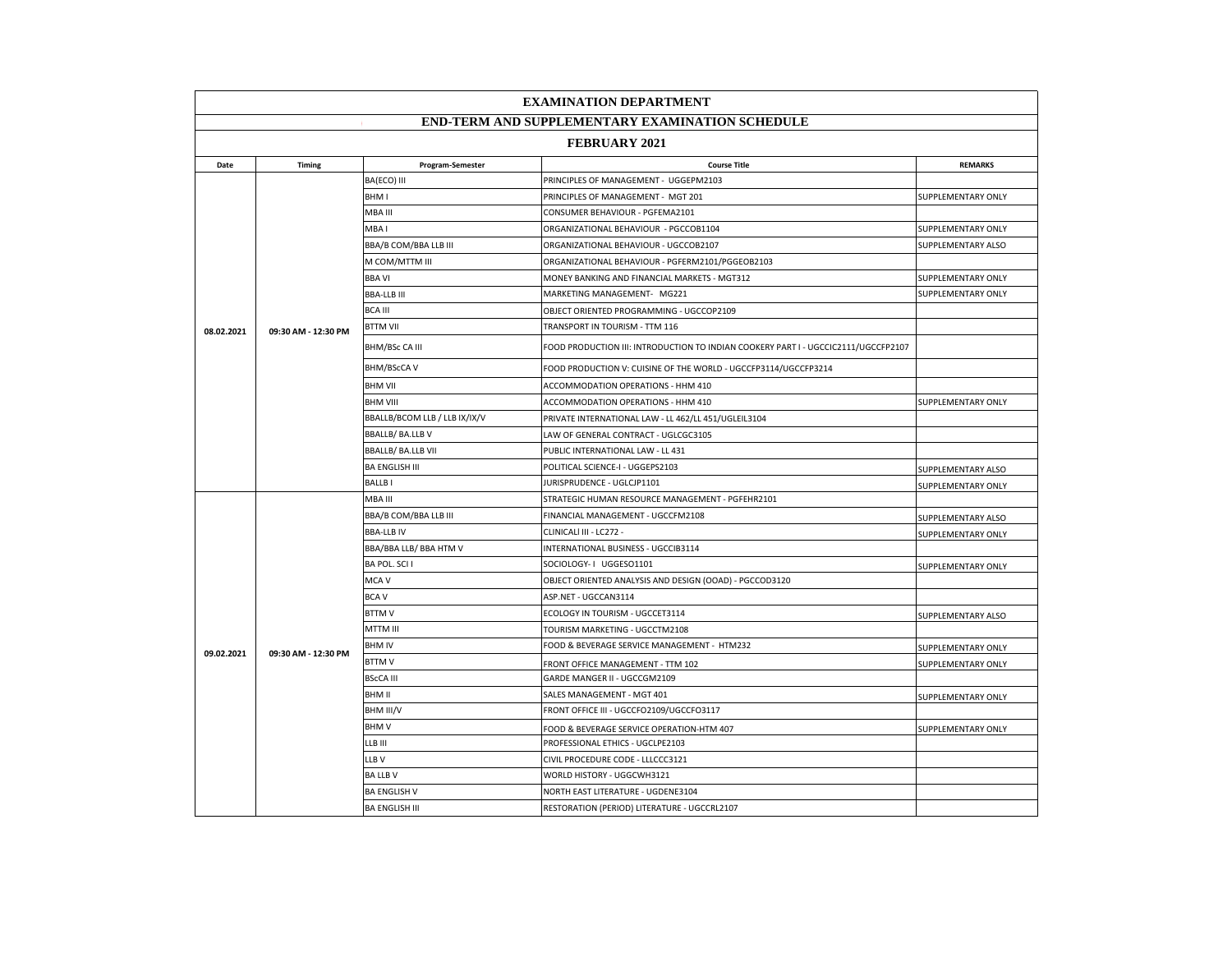| Date       | <b>Timing</b>       | Program-Semester         | <b>Course Title</b>                                             | <b>REMARKS</b>     |
|------------|---------------------|--------------------------|-----------------------------------------------------------------|--------------------|
|            |                     | M COM III                | INCOME TAX LAW AND PRACTICES - PGCCIT2102                       |                    |
|            |                     | MBA III                  | BUSINESS STRATEGY-I - PGCCBS2115                                |                    |
|            |                     | <b>B COM V</b>           | INCOME TAX LAW & PRACTICES - UGCCIT3114                         |                    |
|            |                     | BBA/BBA LLB/ BBA HTM V   | BUSINESS ENVIRONMENT - UGCCBE3113/UGCCBE3113/UGCCMB3113         |                    |
|            |                     | <b>BCA III</b>           | DATA STRUCTURES & ALGORITHMS - UGCCDS2108                       |                    |
|            |                     | <b>BCAV</b>              | DATA COMMUNICATION & COMPUTER NETWORKS - UGCCDN3113             |                    |
|            |                     | BTTM III/V               | ADVENTURE TOURISM - UGCCAT2108/UGDEAT3101                       |                    |
|            |                     | <b>BTTM VI</b>           | ADVENTURE TOURISM - TTM 407                                     | SUPPLEMENTARY ONLY |
|            |                     | <b>BHM III</b>           | ACCOMMODATION III - UGCCAC2112                                  |                    |
| 10.02.2021 | 09:30 AM - 12:30 PM | LLB III                  | FAMILY LAW II - LLLCFL2112                                      |                    |
|            |                     | BBA.LLB/ B.COM.LLB IX/IX | SECURITIES & INVESTMENT LAW - LL 511                            |                    |
|            |                     | BBA.LLB/BA.LLB/LLB VII/V | AGRICULTURE LENDING LAW - LL 456/LE 431/UGLERD3105              |                    |
|            |                     | <b>BBA VI</b>            | MANAGEMENT INFORMATION SYSTEM - MGT409                          | SUPPLEMENTARY ONLY |
|            |                     | <b>BA ENGLISH V</b>      | THE VICTORIAN PERIOD - UGCCVP3113                               |                    |
|            |                     | BA POL. SCI. III         | PUBLIC ADMINISTRATION: CONCEPTS AND PERSPECTIVES - UGCCPA2104   |                    |
|            |                     | B.SC (CA) V              | HOTEL ECONOMICS - UGDEHE3203                                    |                    |
|            |                     | <b>BHMV</b>              | HOTEL ECONOMICS - HE411                                         | SUPPLEMENTARY ONLY |
|            |                     | <b>BA.LLBV</b>           | INDIAN HERITAGE & CULTURE - UGGCHC3119                          |                    |
|            |                     | <b>BA ECONOMICS V</b>    | HISTORY OF ECONOMIC THOUGHT - UGDHET3103                        |                    |
|            | 09:30 AM - 12:30 PM | MBA III                  | BUSINESS ETHICS & CORPORATE GOVERNANCE - PGCCBE2114             |                    |
|            |                     | BBA/B COM/BBA LLB III    | BUSINESS STRATEGY AND POLICY- UGCCBS2109/UGCCBS2109/UGCCBSP2109 | SUPPLEMENTARY ALSO |
|            |                     | <b>BBA VI</b>            | INTERNATIONAL BUSINESS - MGT321 -                               | SUPPLEMENTARY ONLY |
|            |                     | <b>BBA LLB VI</b>        | INTELLECTUAL PROPERTY RIGHTS- LL332 -                           | SUPPLEMENTARY ONLY |
|            |                     | M COM III                | AUDITING & ASSURANCE SERVICE- PGCCAA2103                        |                    |
|            |                     | MCA V                    | WEB ENGINEERING - PGCCWE3121                                    |                    |
|            |                     | <b>BCAV</b>              | DATA WAREHOUSING & MINING - UGDEDW3104                          |                    |
|            |                     | BTTM/BBA (HTM) V         | TRAVEL DOCUMENTATION AND E TOURISM - UGCCTD3115/UGDETE3104      | SUPPLEMENTARY ALSO |
|            |                     | MTTM III                 | TOURISM POLICY PLANNING AND DEVELOPMENT-PGCCTP2107              |                    |
| 11.02.2021 |                     | BHM III                  | POPULAR SPICES IN INDIA - HM 410                                | SUPPLEMENTARY ONLY |
|            |                     | <b>BHMV</b>              | ACCOMMODATION IV - UGCCAC3116                                   |                    |
|            |                     | LLB V                    | PROPERTY AND EASEMENT LAW -LLLCEL3118                           |                    |
|            |                     | LLB I                    | LAW OF TORTS AND CONSUMER LAW - LLLCTL1102                      | SUPPLEMENTARY ONLY |
|            |                     | BA.LLB/ BBA.LLB VII      | LAND LAWS - LL421                                               |                    |
|            |                     | BBA.LLB/ BCOM.LLB IX     | INTERNATIONAL TRADE LAW -LL 521                                 |                    |
|            |                     | BA ECONOMICS/BA LLB III  | MACROECONOMICS -I - UGCCME2107/UGGCME2111                       | SUPPLEMENTARY ALSO |
|            |                     | BCA <sub>1</sub>         | MATHEMATICS I - UGILMS1101                                      | SUPPLEMENTARY ONLY |
|            |                     | BA POL. SCI. III         | GLOBAL POLITICS - UGCCGP2103                                    |                    |
|            |                     | <b>BCA IV</b>            | SOFTWARE ENGINEERING - CA302                                    | SUPPLEMENTARY ONLY |
|            |                     | <b>BA ENGLISH III</b>    | HISTORICAL AND LITERARY TOPICS-II - UGCCLT2108                  |                    |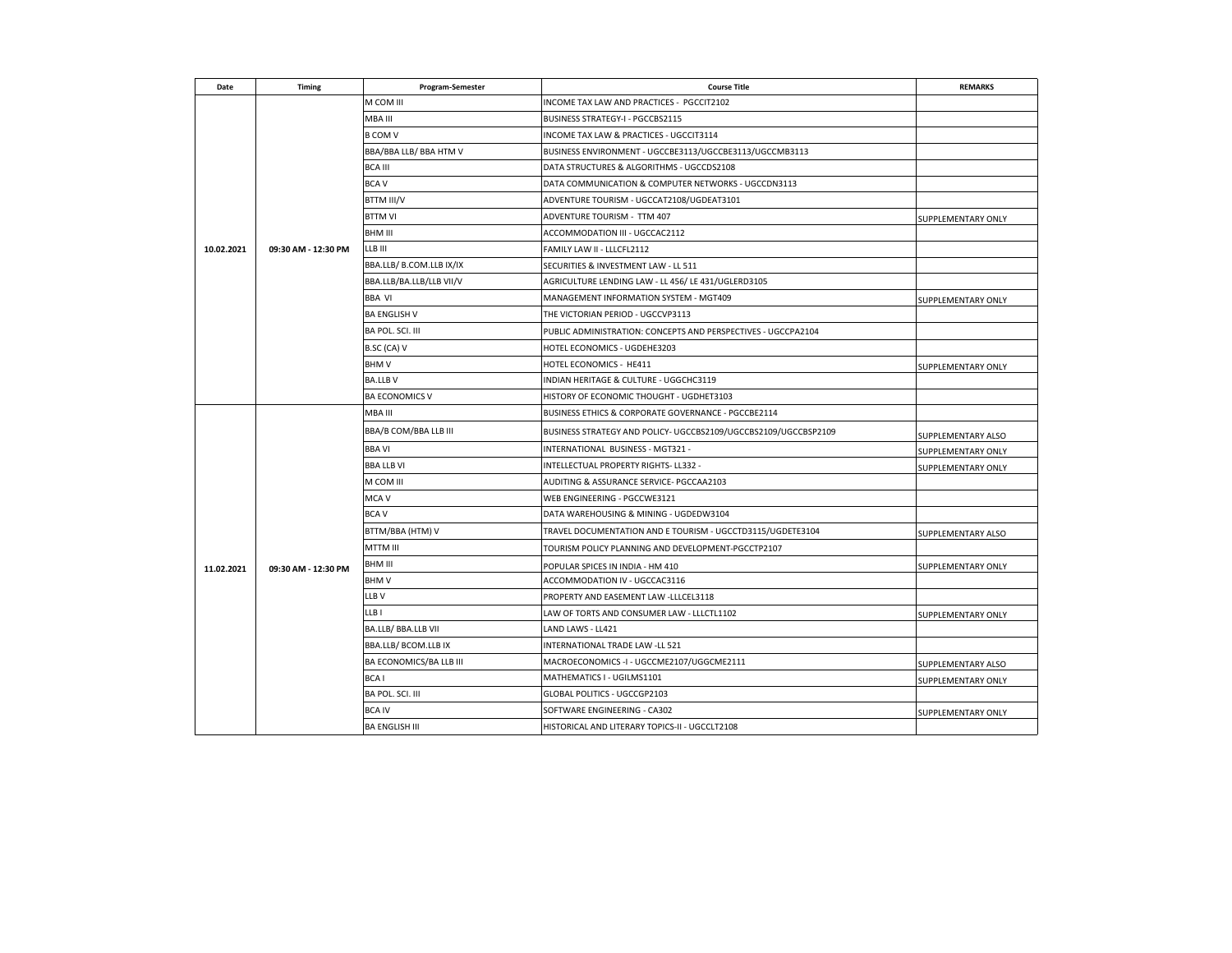| Date       | <b>Timing</b>       | Program-Semester              | <b>Course Title</b>                                              | <b>REMARKS</b>            |
|------------|---------------------|-------------------------------|------------------------------------------------------------------|---------------------------|
|            | 09:30 AM - 12:30 PM | MBA III                       | MARKETING RESEARCH - PGFEMA2102                                  |                           |
|            |                     | M COM III                     | SECURITY ANALYSIS AND PORTFOLIO MANAGEMENT - PGFESA2105          |                           |
|            |                     | MCA V                         | DATA WAREHOUSE AND DATA MINING (DW/DM)- PGCCDW3122               |                           |
|            |                     | BHM/BSc CA/BBA (HTM) III/V    | GUEST RELATIONSHIP MANAGEMENT - UGGEGR2103/UGGEGR2103/UGDEGM3103 |                           |
|            |                     | MTTM III                      | TOURISM AND SUSTAINABLE DEVELOPMENT-PGCCSD2109                   |                           |
|            |                     | LLB/ BA.LLB III/VII           | MEDIA LAW - UGLEML2101                                           |                           |
|            |                     | <b>BBA.LLB VII</b>            | RIGHT TO INFORMATION ACT - LH 515                                |                           |
|            |                     | BALLB / BBALLB V              | DRAFTING, PLEADING & CONVEYANCE - UGCLDP3101/UGCLDP3101          |                           |
|            |                     | <b>BBALLB VI</b>              | ENVIRONMENTAL LAW - LL352 -                                      | SUPPLEMENTARY ONLY        |
| 12.02.2021 |                     | <b>BCA/B.COM III</b>          | PRINCIPLES OF ECONOMICS - UGGEPS2103/UGGEPE2103                  |                           |
|            |                     | <b>BCAII</b>                  | MATHEMATICS II - UGCCMS1204                                      | SUPPLEMENTARY ONLY        |
|            |                     | BBA/BBA LLB III               | PRINCIPLES OF ECONOMICS - UGGEPE2103                             |                           |
|            |                     | BBA(FIN) V                    | INVESTMENT MANAGEMENT - UGDEIM3103                               |                           |
|            |                     | <b>BA ECONOMICS V</b>         | ENVIRONMENTAL ECONOMICS - UGDEEE3102                             |                           |
|            |                     | <b>B COM V</b>                | BANKING & INSURANCE - UGCCBI3113                                 |                           |
|            |                     | <b>BHMV</b>                   | SAFETY, HEALTH HAZARDS AND FIRST AID - HM40                      | <b>SUPPLEMENTARY ONLY</b> |
|            |                     | <b>BTTMV</b>                  | INTRODUCTION TO PSYCHOLOGY - UGGCPY2109                          | SUPPLEMENTARY ONLY        |
|            |                     | <b>BALLB III</b>              | INTRODUCTION TO PSYCHOLOGY - UGGCPY2109                          |                           |
|            |                     | BTTM I                        | GEOGRAPHY OF TOURISM - TTM 305                                   | SUPPLEMENTARY ONLY        |
|            |                     | <b>BA ENGLISH V</b>           | 20TH CENTURY LITERATURE - UGCCTL3114                             |                           |
|            |                     | MBA III                       | STRATEGIC FINANCIAL MANAGEMENT - PGFEFN2101                      |                           |
|            | 09:30 AM - 12:30 PM | MCA V                         | THEORY OF COMPUTATION - PGCCTC3119                               |                           |
|            |                     | LLB III                       | COMPETITION LAW - UGLECL2102                                     |                           |
|            |                     | LLB /BBA.LLB/BA LLB V/VII/VII | LAW OF MEDICINE AND HEALTH - LLLCMH3119/LL 441                   |                           |
|            |                     | <b>BBA HTM III</b>            | FINANCIAL MANAGEMENT - UGCCFM2108                                | <b>SUPPLEMENTARY ONLY</b> |
|            |                     | <b>BBA LLB VI</b>             | CRIMINAL PROCEDURE CODE - CL342                                  | SUPPLEMENTARY ONLY        |
|            |                     | BA LLB/BA POL. SCI. III       | INDIAN HISTORY-I - UGGCIH2110/UGGEIS2101                         | SUPPLEMENTARY ALSO        |
|            |                     | <b>BA ECONOMICS V</b>         | BASIC ECONOMETRICS - UGCCBE3113                                  |                           |
| 15.02.2021 |                     | <b>BA ECONOMICS III</b>       | STATISTICAL METHODS-I - UGCCSM2108                               |                           |
|            |                     | BCA V                         | OPERATING SYSTEM - UGDEOS3103                                    |                           |
|            |                     | BBA.LLB/BCOM.LLB IX/IX        | INTERNATIONAL LABOR ORG & LABOR LAW - LH 537                     |                           |
|            |                     | BHM III                       | HOTEL ACCOUNTING - HTM 211                                       | SUPPLEMENTARY ONLY        |
|            |                     | <b>BHMV</b>                   | FOOD & BEVERAGE SERVICE V - UGCCFB3115                           |                           |
|            |                     | BBA/BBA.LL.B V                | INDUSTRIAL RELATIONS & LABOUR LAWS - UGDEMR3103/UGDEIM3103       |                           |
|            |                     | <b>BBA VI</b>                 | BUSINESS ETHICS - MGT419 -                                       | SUPPLEMENTARY ONLY        |
|            |                     | <b>B.COM V</b>                | MANAGEMENT INFORMATION SYSTEM- UGDEMI3104                        |                           |
|            |                     | <b>BTTM VII</b>               | TOURISM PRODUCT DESIGN & DEVELOPMENT - TTM 114                   |                           |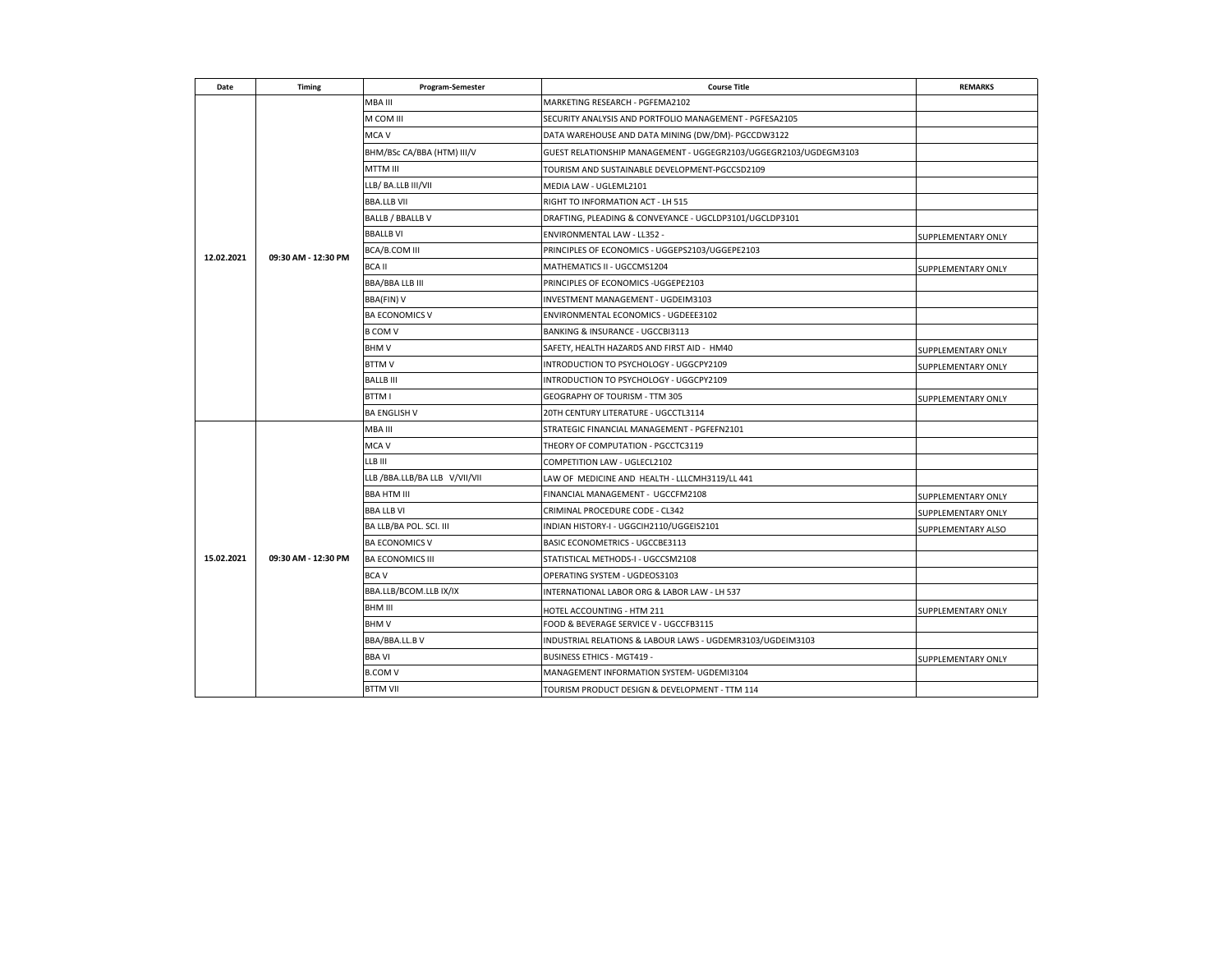| Date       | Timing              | Program-Semester                  | <b>Course Title</b>                                           | <b>REMARKS</b>            |
|------------|---------------------|-----------------------------------|---------------------------------------------------------------|---------------------------|
|            |                     | MBA III                           | SECURITY ANALYSIS - PGFEFN2102                                |                           |
|            |                     | LLB / BCOM LLB/ BBA.LLB V/IX/IX   | LAW OF TAXATION - LLLCTX3120/LL 531                           |                           |
|            |                     | <b>BA.LLB VII</b>                 | LAW OF INVESTMENT AND DISINVESTMENT - LE 421                  |                           |
|            |                     | <b>BBA LLB VII</b>                | FORENSIC ACCOUNTING - MG 411                                  |                           |
|            |                     | BA POL SC/BALLB/BA ENG/BA ECO III | INTRODUCTION TO COMPUTERS - UGSEIC2101                        | SUPPLEMENTARY ALSO        |
|            |                     | BTTM/BHM/BBA/BBA LLB III/VII/V/V  | SERVICES MARKETING - UGGESM2103/MGT 406/UGDESM3104/UGDESM3104 |                           |
|            | 09:30 AM - 12:30 PM | <b>BHM VIII</b>                   | SERVICES MARKETING - MGT 406                                  | SUPPLEMENTARY ONLY        |
|            |                     | <b>BHM VI</b>                     | RESORT AND HOMESTAY MANAGEMENT - HM 406                       | SUPPLEMENTARY ONLY        |
|            |                     | BHM I                             | FOOD & BEVERAGE SERVICE I - UGCCFB1103                        | <b>SUPPLEMENTARY ONLY</b> |
| 16.02.2021 |                     | <b>BBA LLB VI</b>                 | LABOUR LAW - I LL32                                           | SUPPLEMENTARY ONLY        |
|            |                     | LLB III                           | LAW OF EVIDENCE - LLLCLE2111                                  |                           |
|            |                     | MCA V                             | BIG DATA ANALYTICS - PGFEBD3104                               |                           |
|            |                     | BCA III                           | DATABASE MANAGEMENT SYSTEM (DBMS) - UGCCDBM2107               | SUPPLEMENTARY ALSO        |
|            |                     | <b>BCA II</b>                     | COMPUTER ORGANISATION - UGCCC01205                            | SUPPLEMENTARY ONLY        |
|            |                     | MTTM III                          | MICE MANAGEMENT-PGDEMI2103                                    |                           |
|            |                     | <b>BTTM IV</b>                    | MICE MANAGEMENT-TTM 406                                       | SUPPLEMENTARY ONLY        |
|            |                     | BTTM III                          | ENTREPRENEURSHIP IN TOURISM - MGT 306                         | SUPPLEMENTARY ONLY        |
|            |                     | <b>BA ENGLISH V</b>               | RHETORIC AND PROSODY - UGDERP3103                             |                           |
|            |                     | <b>BA ECONOMICS V</b>             | INTERNATIONAL ECONOMICS - UGCCIE3114                          |                           |
|            |                     | <b>BSc CA III</b>                 | ALCOHOLIC BEVERAGE - UGCCAB2108                               |                           |
|            |                     | MBA III                           | INDUSTRIAL RELATIONS & LABOUR LAWS- PGFEHR2102                |                           |
|            | 09:30 AM - 12:30 PM | <b>BBA.LLB VII</b>                | FREEDOM OF TRADE & COMMERCE - LH 518                          |                           |
|            |                     | BA.LLB/BBALLB III                 | CONSTITUTIONAL LAW- I - UGLCCL2103                            | SUPPLEMENTARY ALSO        |
|            |                     | MCA V                             | ANDRIOD APPLICATION DEVELOPMENT - PGFEAD3103                  |                           |
|            |                     | <b>BCAII</b>                      | COMPUTER PROGRAMMING-II UGCCCP1206                            | SUPPLEMENTARY ONLY        |
|            |                     | BBA II                            | COMPUTER PROGRAMMING-I TA103                                  | SUPPLEMENTARY ONLY        |
|            |                     | BHM VII                           | EVENT MANAGEMENT - MGT 401                                    |                           |
|            |                     | BHM II                            | RESEARCH METHODOLOGY - HM 105                                 | SUPPLEMENTARY ONLY        |
|            |                     | <b>BA.LLB VII</b>                 | COMPANY LAW - LL411                                           |                           |
|            |                     | <b>BTTM VI</b>                    | AIRLINE & CARGO OPERATION-TTM 408                             | SUPPLEMENTARY ONLY        |
|            |                     | <b>BTTM III</b>                   | TOURISM PLANNING & POLICIES - UGCCTP2107                      |                           |
| 17.02.2021 |                     | <b>BA ENGLISH III</b>             | PROSE: LAMB AND HAZLIT - UGCCLH2109                           |                           |
|            |                     | BA POL. SCI. III                  | COMPARATIVE GOVERNMENT AND POLITICS - UGGEPS2103              |                           |
|            |                     | BA ECO (HONS) I                   | ENGLISH LANGUAGE SKILLS - UGAEEL1101                          | SUPPLEMENTARY ONLY        |
|            |                     | BBA.LLB/B.COM.LLB IX              | INTERNATIONAL ENVIRONMENTAL LAW - LH 536                      |                           |
|            |                     | <b>BBA VI</b>                     | INSURANCE MANAGEMENT - MGT413                                 | SUPPLEMENTARY ONLY        |
|            |                     | M COM III                         | E-COMMERCE - PGFEEC2103                                       |                           |
|            |                     | <b>BCA IV</b>                     | E-COMMERCE - CA402                                            | SUPPLEMENTARY ONLY        |
|            |                     | <b>B COM V</b>                    | MANAGEMENT ACCOUNTING - UGDEMA3103                            |                           |
|            |                     | <b>BTTMV</b>                      | FUNDAMENTALS OF ACCOUNTING - UGDEFA3102                       |                           |
|            |                     | BHM I                             | FUNDAMENTALS OF ACCOUNTING AND FINANCE - MGT 122              | SUPPLEMENTARY ONLY        |
|            |                     | BHM III                           | FOOD & BEVERAGE SERVICE III - UGCCFS2110                      |                           |
|            |                     | LLB III                           | LABOUR LAW I - LLLCLL2113                                     |                           |